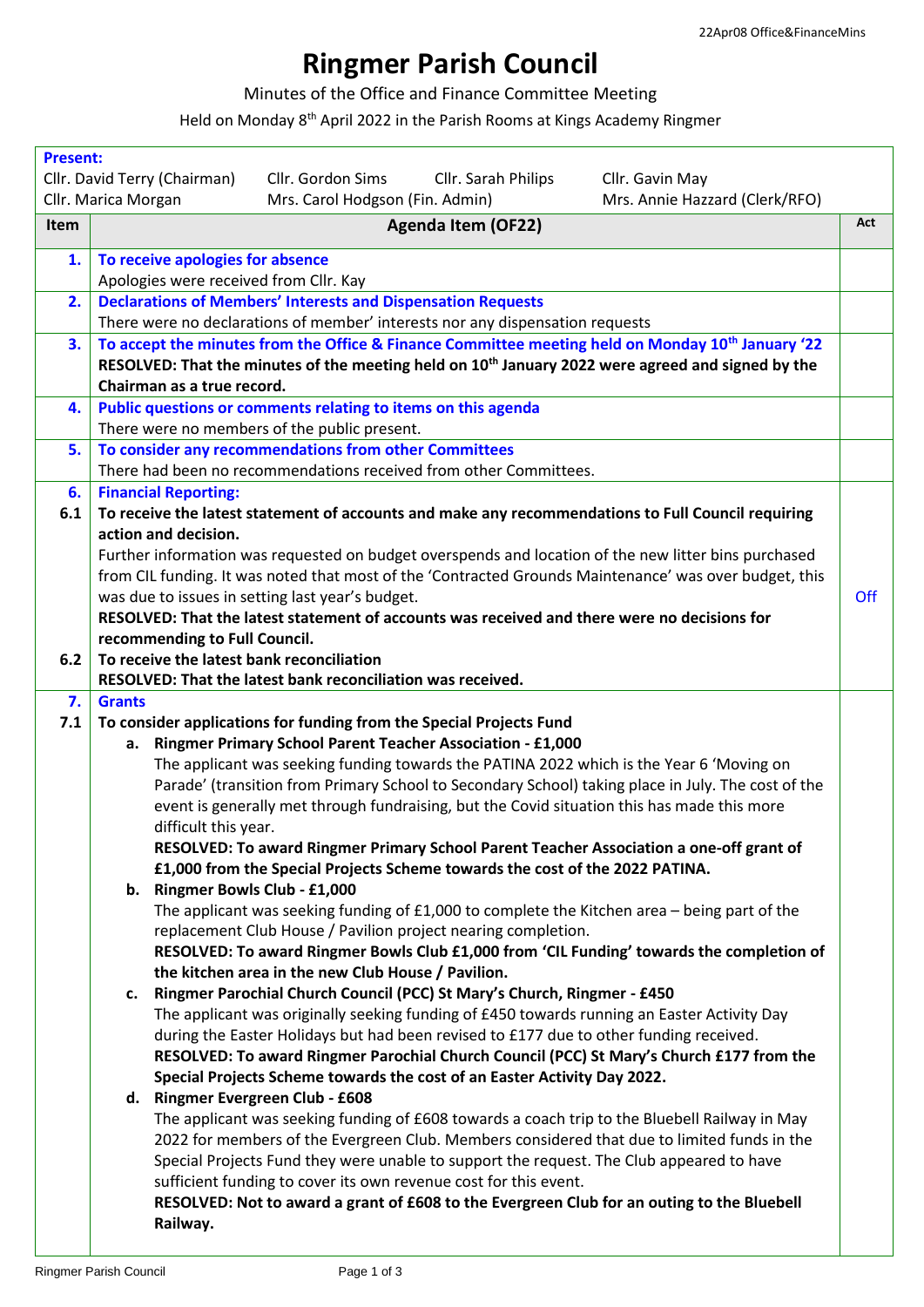| 7.2 | To consider applications for funding from CIL Funds                                                                |     |
|-----|--------------------------------------------------------------------------------------------------------------------|-----|
|     | a. Ringmer Village Hall Management Committee - up to £8,217                                                        |     |
|     | The applicant was seeking funding of up to £8,217 to install a comprehensive fire alarm system to                  |     |
|     | meet the recommendation of the Fire Officer - forming part of the improvement works at                             |     |
|     | Ringmer Village Hall.                                                                                              |     |
|     | RESOLVED: To award Ringmer Village Hall Management Committee £8,217 from CIL Funding to                            |     |
|     | install a comprehensive fire alarm system at Ringmer Village Hall.                                                 |     |
| 7.3 | To consider applications for funding from the S137 Parish Grant Fund                                               |     |
|     | a. The Bower Tree C.I.C - £500+                                                                                    |     |
|     | The applicant was seeking funding of £500+ to offer free counselling to those on low income or                     |     |
|     | benefits living in Ringmer. Members discussed the application, the overall benefit to residents in                 |     |
|     | Ringmer and other sources funding the work of the applicant.                                                       |     |
|     |                                                                                                                    |     |
|     | RESOLVED: Not to award a grant of £500+ to The Bower Tree C.I.C.                                                   |     |
|     | b. Wildflower Ringmer - £500                                                                                       |     |
|     | This item was considered in conjunction with item 8.1 below. The applicant had confirmed that                      |     |
|     | funding was being secured from other sources.                                                                      |     |
|     | RESOLVED: To award a grant of £100 towards the Wildflower Ringmer project.                                         |     |
|     | c. Air Ambulance Charity Kent Surrey Sussex - £300                                                                 |     |
|     | The applicant was seeking a grant for £300 to help towards providing critical pre-hospital care                    |     |
|     | across the region.                                                                                                 |     |
|     | RESOLVED: To award Air Ambulance Charity Kent Surrey Sussex £100 from S137 funding to                              |     |
|     | support their mission.                                                                                             |     |
|     | d. Ringmer Village Hall Management Committee - £250                                                                |     |
|     | The applicant was seeking funding of £250 towards the cost of hosting an afternoon tea party on                    |     |
|     | 4 <sup>th</sup> June 2022 in the village hall to celebrate the Queens Platinum Jubilee 2022.                       |     |
|     | RESOLVED: To award Ringmer Village Hall Management Committee £250 from the 'Special                                |     |
|     | Projects Scheme' to host an afternoon tea party on 4 <sup>th</sup> June 2022 in the village hall to celebrate      |     |
|     | the Queens Platinum Jubilee 2022.                                                                                  |     |
| 7.4 | To consider the allocation of the Lightsource (Solar Farm) funding                                                 |     |
|     | Members considered the two recently received annual Community Benefit payments from Lightsource                    |     |
|     | Renewable Energy Limited re: the Solar Farm at Upper Clayhill Farm for £11,173.20.                                 |     |
|     | RESOLVED: To transfer to a dedicated reserve £11,173.20 received from Lightsource Renewable Energy                 | All |
|     | Limited to allow further consideration for the use of the monies for Community Benefit.                            |     |
| 8.  | To consider and receive quotes (if available)                                                                      |     |
| 8.1 | Additional costs for grass cutting at Fingerpost Field (£500) and in relation to the Ringmer Wildflower            |     |
|     | project (£1,000)                                                                                                   |     |
|     | Members discussed grass cutting arrangements at Fingerpost Field which is currently 12 cuts per year.              |     |
|     | This was not considered sufficient and would benefit from having 20 cuts per year. The additional cost for         |     |
|     | 8 cuts by Parish Council's contractor would be £500.                                                               |     |
|     | RESOLVED: To increase the grass cutting at Fingerpost Field by 6 from 12 to 20 cuts per annum at an                |     |
|     | additional cost of £500 (to be met out of the General Reserves).                                                   |     |
|     | Members discussed in conjunction with item 7.3b above the recent proposal from the 'Ringmer                        |     |
|     | Wildflower Project' for adjusting Parish Council's current grass cutting programme to promote the                  |     |
|     |                                                                                                                    |     |
|     | growth of Wildflower areas in Ringmer. The additional cost to vary PC's grass cutting contract to meet the         |     |
|     | scheme's proposal would be £1,000. Members took into consideration comments received by members                    |     |
|     | of the public at the Full Council Meeting on 15 <sup>th</sup> March 2022 and those received outside of the meeting |     |
|     | including from local organisations effected. As the budget had been set for 2022/23, any increase would            |     |
|     | have to be met from General Reserves.                                                                              |     |
|     |                                                                                                                    |     |
|     | RESOLVED: To carry on with the current programme of contracted Grass Cutting. All grass cutting                    |     |
|     | requirements to be reviewed when re-tendering for the Grounds Maintenance Contract.                                |     |
| 8.2 | Costs in relation to the land adjacent to the Churchyard being gifted to Ringmer PC.                               |     |
|     | The gift land comes with a £10,000 reserve fund. Members agreed to defer any discussions / decisions               |     |
|     | until all the technicalities had been agreed with transferring the land to the Parish Council. It was              |     |
|     | envisaged that likely areas of expenditure would include giving good access to the site, a memorial                |     |
|     | plaque, picnic benches etc.                                                                                        |     |
| 8.3 | Additional provision, replacements, or repairs of Parish Litter Bins following the recent audit.                   | All |